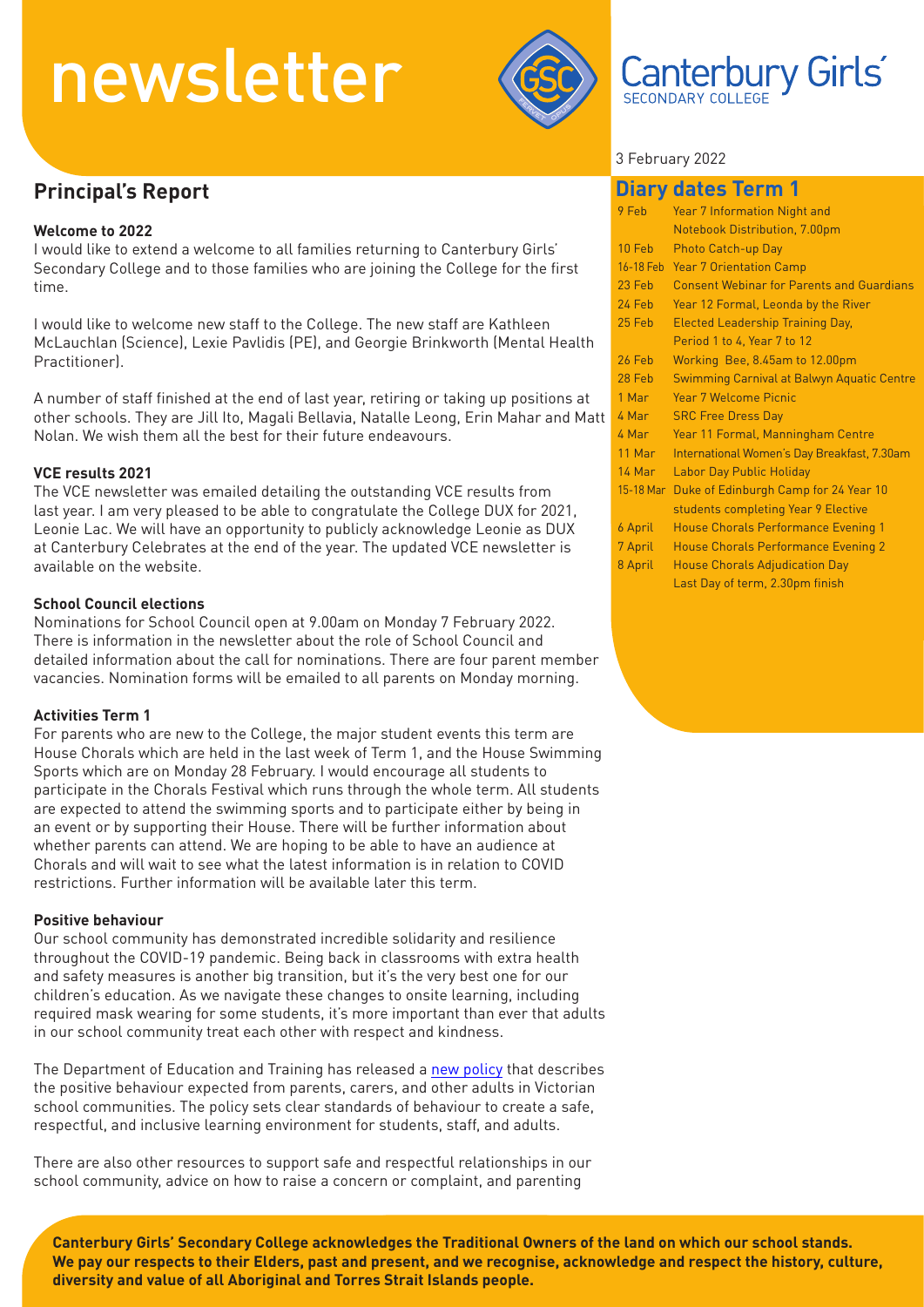

Canterbury Girls®

support resources. You can find the new policy and these resources [here.](https://www.vic.gov.au/education-information-parents?Redirect=1)

You may also see a [new poster](https://www.education.vic.gov.au/hrweb/Documents/OHS/Parentposter-SafetyatWork.pdf) up around our school, promoting positive behaviour.

#### **Road safety**

A reminder to families – please do not stop in the middle of the road to drop your child off. It banks up traffic but also can be unsafe if students are getting out of the car in the middle of the road. Parents are also requested to follow parking restrictions around the school and not to park in or across neighbours' driveways. Your support is much appreciated.

I look forward to a great 2022 as we navigate our way through an ever-changing landscape. I am confident that our school community will work together to ensure a positive experience this year.

**Dr Mary Cannon Principal**

#### **School Council elections**

*What is a school council and what does it do?*

All government schools in Victoria have a school council. They are legally formed bodies that are given powers to set the key directions of a school within centrally provided guidelines. In doing this, a school council is able to directly influence the quality of education that the school provides for its students.

#### *Who is on the school council?*

There are four possible categories of membership:

- A mandated elected Parent category. More than one third of the total members must be from this category. Department of Education and Training (DET) employees can be Parent members at their child's school as long as they are not employed at the school.
- A mandated elected DET employee category. Members of this category may make up no more than one third of the total membership of school council. The principal of the school is automatically one of these members.
- A mandated elected student category.
- An optional Community member category. Its members are appointed by a decision of the council because of their special skills, interests or experiences. DET employees are not eligible to be Community members. The term of office for all members is two years. Half the members must retire each year, creating vacancies for the annual school council elections.

#### *Why is Parent membership so important?*

Parents on school councils provide important viewpoints and have valuable skills that can help shape the direction of the school. Those parents who become active on a school council find their involvement satisfying in itself and may also find that their children feel a greater sense of belonging.

#### *How can you become involved?*

The most obvious way is to vote in the elections, which are held in Term 1 each year. However, ballots are only held if more people nominate as candidates than there are positions vacant. In view of this, you might seriously consider

- standing for election as a member of the school council
- encouraging another person to stand for election.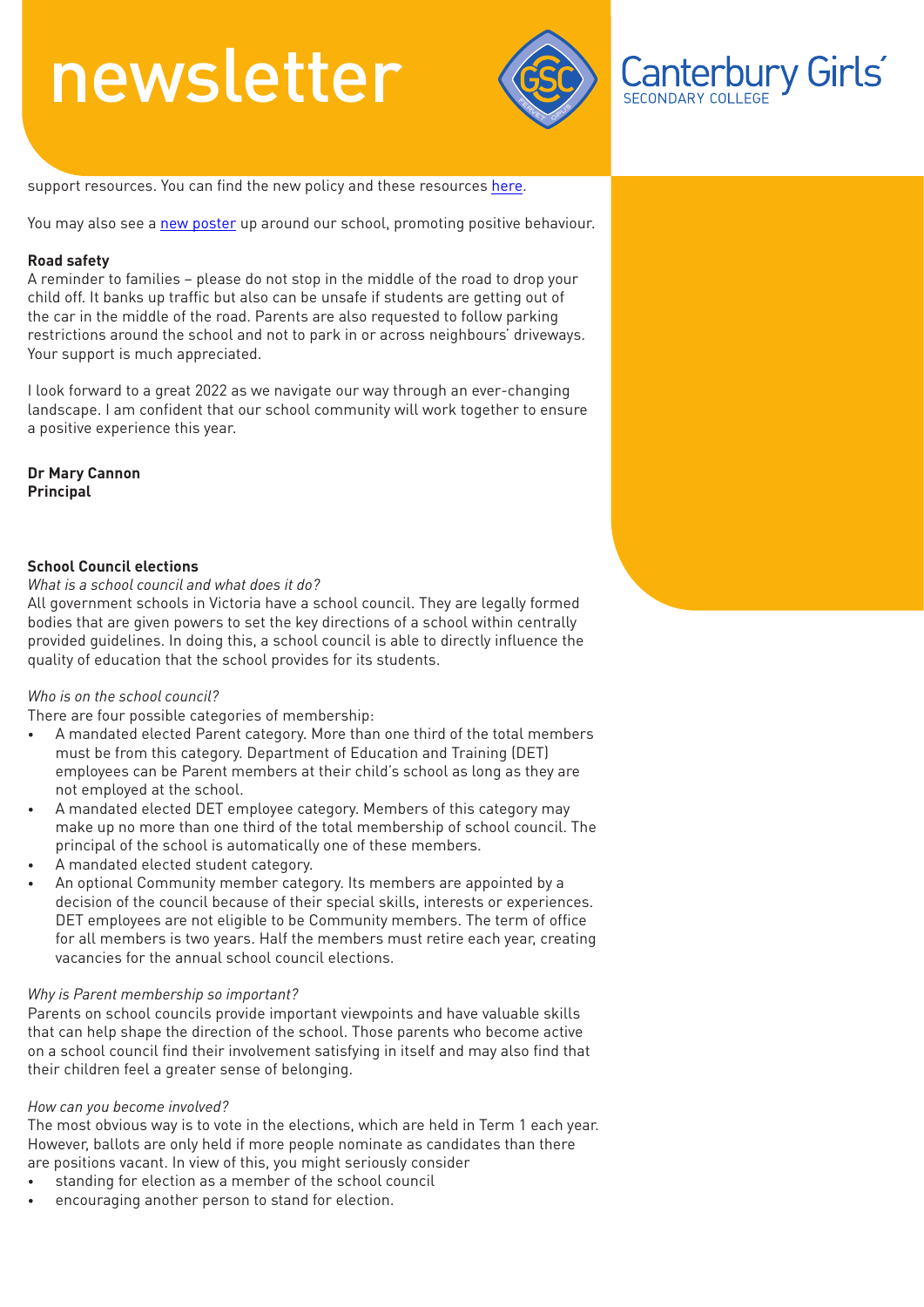

Canterbury Girls

#### *Do I need special experience to be on school council?*

No. What you do need is an interest in your child's school and the desire to work in partnership with others to help shape the school's future.

#### *What do you need to do to stand for election?*

The principal will issue a notice and call for nominations following the commencement of Term 1 each year. All school council elections must be completed by the end of March. If you decide to stand for election, you can arrange for someone to nominate you as a candidate or you can nominate yourself in the Parent category. DET employees whose child is enrolled in a school in which they are not employed are eligible to nominate as parents for the school council where their child is enrolled. Once the nomination form is completed, return it to the principal within the time stated on the notice of election. You will receive a Nomination Form Receipt in the mail following the receipt of your completed nomination. If there are more nominations received than there are vacancies on council, a ballot will be conducted during the two weeks after the call for nominations has closed.

### **Assistant Principal's Report**

#### **Welcome Back**

Welcome back to all students. A special welcome to Year 7 students and all new students to the College. I am looking forward to getting to know you. I hope you all had a wonderful break and are feeling excited about the new school year ahead.

#### **Year 7 Information Night, including Notebook distribution**

Parents/guardians are reminded that we will be holding an information night, including Notebook distribution, for Year 7 students and families on Wednesday 9 February at 7pm in Mc Millan Hall.

It is important that both Year 7 students and their parents/guardians attend this event. School processes will be explained, including guidelines for the school Notebooks. Notebooks will not be distributed to students unless they attend this information night.

At the conclusion of the information session, Notebooks will be distributed to parents/guardians who finalised payment last year. Families who have not paid for the Notebook can still do so by contacting the supplier LWT.

It is recommended that all students and families attend the information night irrespective of whether they will be collecting Notebooks on this night. We will provide further details about the format of the evening to accommodate Covid protocols.

#### **Secondary School Vaccination program**

The Secondary School Vaccine Program offers free vaccines to Year 7 and 10 students. These vaccines provide protection against:

- Diphtheria, tetanus and pertussis (whooping cough) one dose for Year 7 students
- Human Papillomavirus (HPV) two doses for Year 7 students
- Meningococcal A, C, W, Y one dose for Year 10 students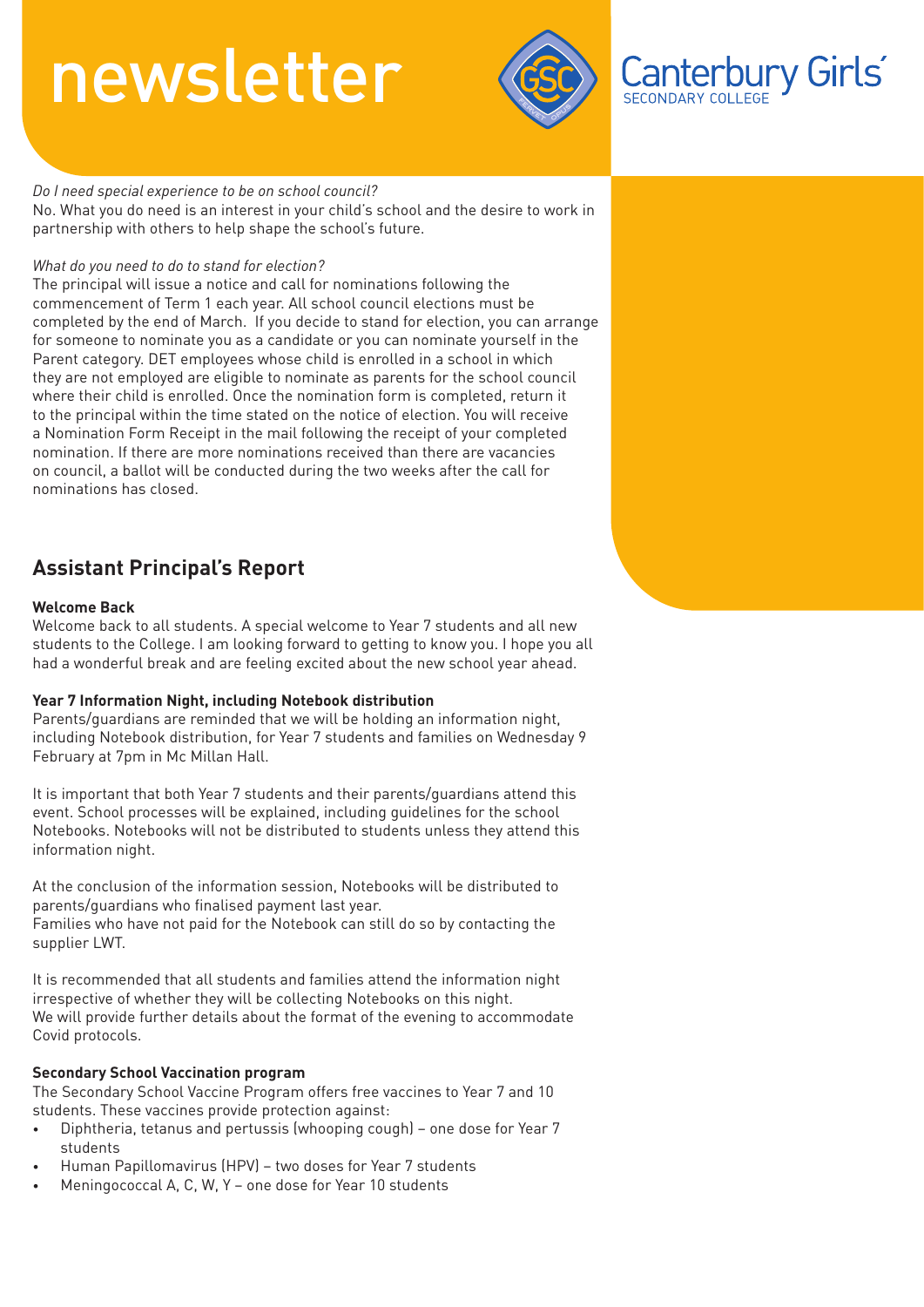

Soon we will receive the vaccine consent cards that need to be completed and returned regardless of whether your child is being vaccinated at school.

The Boroondara City Council immunisation service may contact you about the Secondary School Vaccine Program. Schools are authorised to provide basic parent/guardian contact details to local councils for this purpose. Contact me by 25 February if you do not want your contact details given to the immunisation service.

**Georgina Padula Assistant Principal**

### **Middle School Report**

#### **Year 7**

Our brand-new Year 7 students were fortunate enough to attend an Orientation Day last year to help prepare them for life at Canterbury Girls' Secondary College. On Tuesday, these same students arrived excited and nervous and officially joined our school. As the students arrived, parents/guardians gathered to take photos and give their child one last hug to send them off to embrace a whole new chapter in their lives.

The anticipation of the first day at secondary school cannot be underestimated. Purchasing the uniform, school shoes, Canterbury bag, textbooks, laptop, signing camp forms and completing a range of other requirements is necessary to take this next big milestone in a young person's life. The photos taken on that first day are an attempt to lock this special day in a time capsule forever. We truly hope that every Year 7 embraces every opportunity that our wonderful school offers.

The upcoming Year 7 Camp will provide exciting experiences for students to build new friendships with fellow students and staff who supervise the range of activities on offer.



#### **Year 8 & 9**

Our Year 8 & 9 students started on Wednesday and also arrived very excited about what 2022 will bring. Fresh hope, new experiences, camps and excursions, exciting sporting activities, House competitions including Chorals and Dance Drama. We strongly encourage all students to participate as much as possible to learn new skills and grow into mature young adults. Please contact the relevant Year Level Coordinator or myself if you have information that will assist us in educating your child. We are looking forward to an eventful year full of fun, hard work and wonderful student achievements to celebrate as a community of lifelong learners! A reminder to please check dress lengths as many of our students have grown significantly over the summer break.

**Alicia Sands Head of Middle School**

#### **2022 Middle School Year Level Coordinators**

Canterbury Girls®

**Year 7** Ms Ally Ritchie **Year 8** Ms Gabby Goldsmith

**Year 9** Ms Tabitha Southey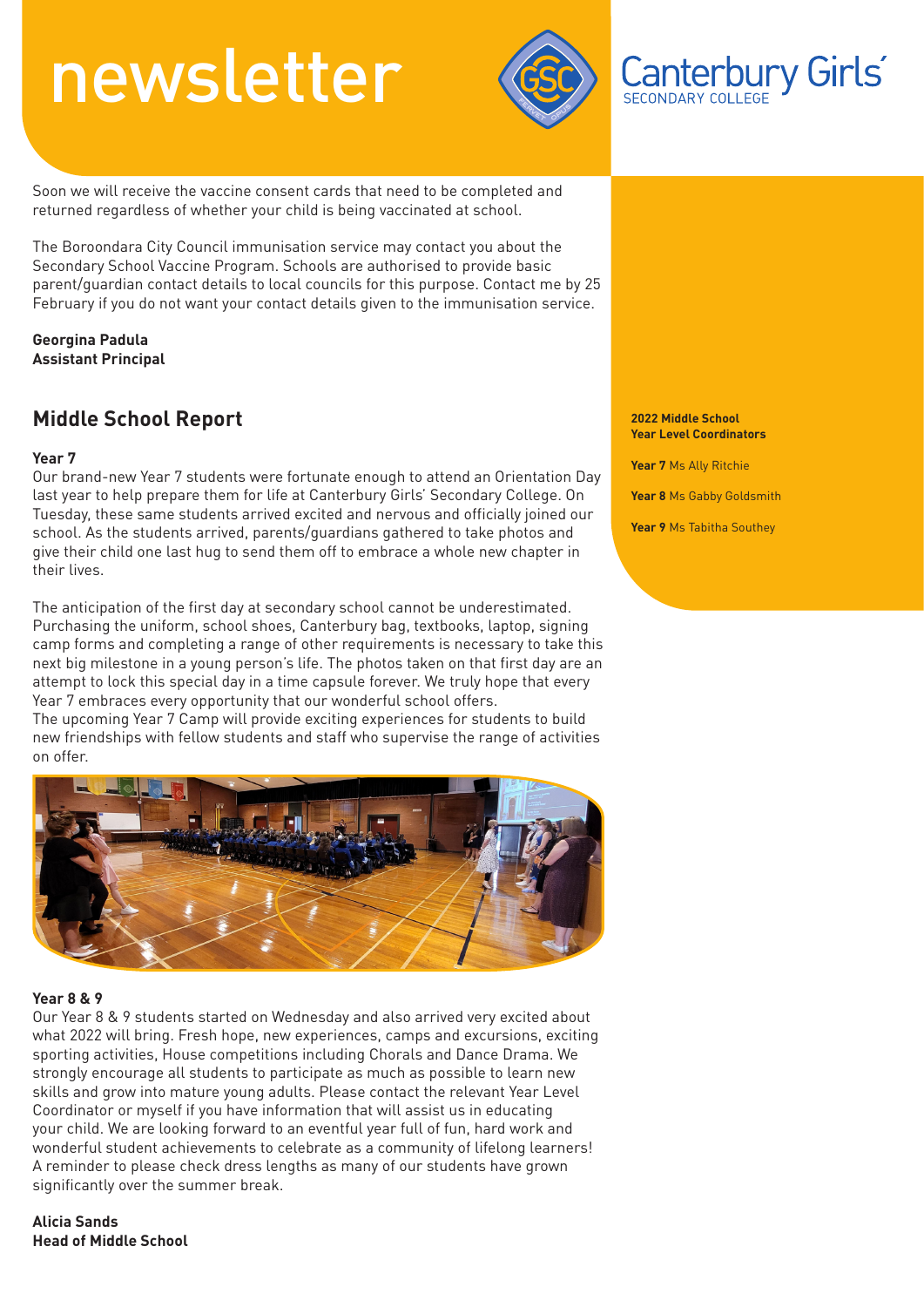

Canterbury Girls

### **Teaching and Learning News**

#### **Japanese Extension Program**

The Japanese department at Canterbury Girls' Secondary College runs an afterschool program for students wishing to extend themselves as well as for students who feel like they need some help "catching up" in Semester 1. These classes are run by current Year 12 students (overseen by Japanese teachers) giving junior and senior students an opportunity to work together. Students enrolled in the program take part in a range of classes aimed at increasing their skills in speaking, writing, listening and grammar.

Learning a language is academically challenging but very rewarding. CGSC encourages students to take advantage of these classes, especially if they are considering studying Japanese in Years 11 and 12. VCE Japanese study scores are "scaled up", making it an excellent choice for students wishing to achieve a high ATAR score. Research suggests that learning a language can also help students perform well in other subjects such as English and mathematics.

Previously, different Japanese extension classes have run catering for students from beginners to Year 11. We invite expressions of interest for this year's program so a timetable may be put in place. The classes will run on Monday and Thursday afternoons from 3:15pm to 4:00 pm. We hope to begin the program in Week 5, Term 1.

Any questions about this program should be directed to the Japanese Extension Program coordinator Ms Alex Andrianopoulos at the following address: aad@cgsc.vic.edu.au.

If you are interested in taking part in this program, please complete the expression of interest form on Compass, including your preferred day. Please note that places will be filled on the basis of expression of interest. The cost of the program will be determined once the number of classes has been finalised.

#### **Alexandra Andrianopoulos Japanese Extension Coordinator**

#### **Community Liaison**

My name is Emma Slade and I am your Community Liaison Captain this year. We welcome all students to get involved in the Community Liaison team this year as a form captain (Years 7-9) or year level representative (Years 10-12).

On Friday 11 March, we will have our annual International Women's Day Breakfast. This year the event will look a little different as it will be "in-house", exclusively open to CGSC students and staff who will have the opportunity to come together for a light breakfast and to hear from a guest speaker. We would welcome any donations of either goods or vouchers that can be used as door prizes or in a raffle, so please feel free to contact us if you feel you can help in any way.

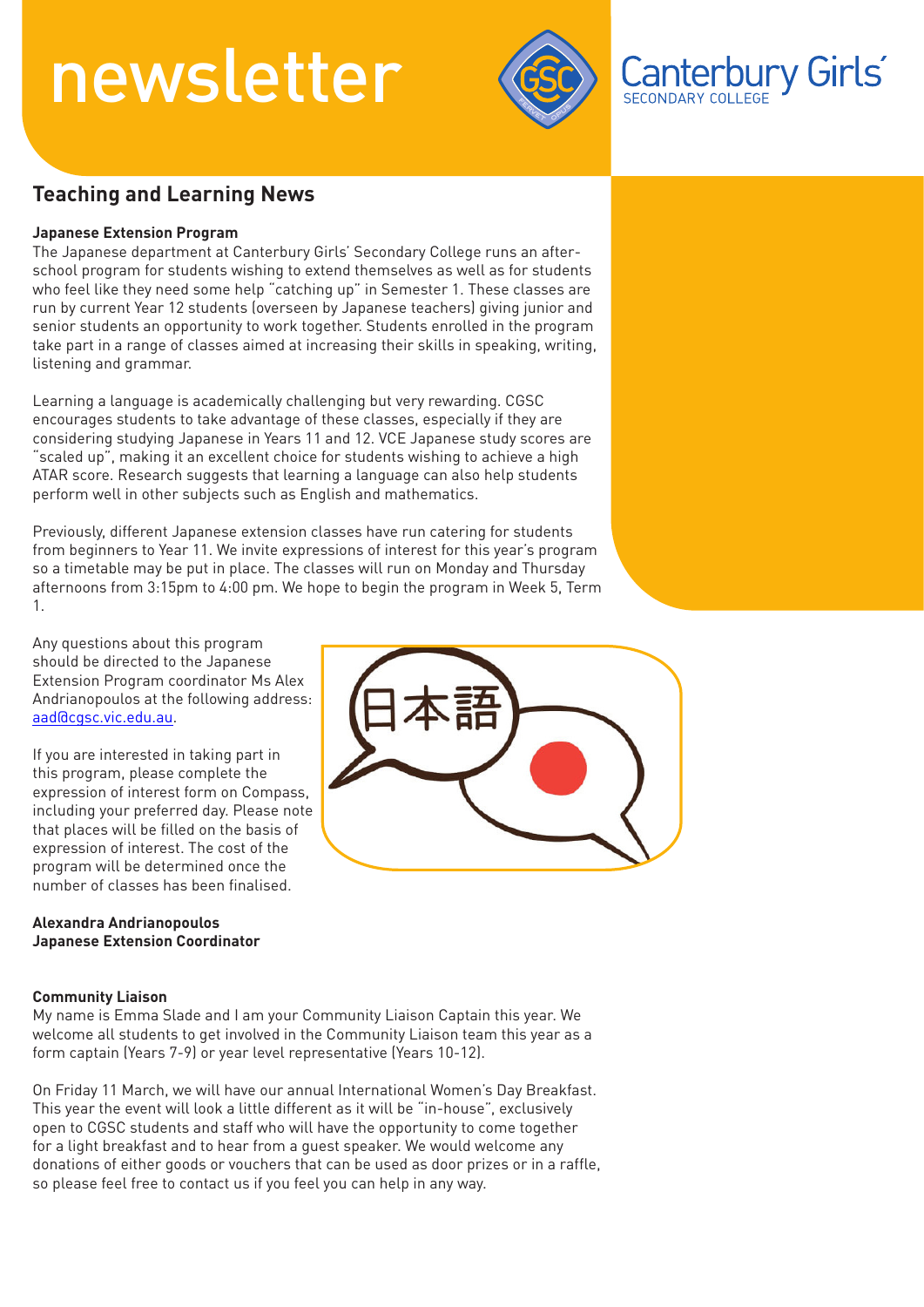

Canterbury Girls®

International Women's Day (IWD) is a wonderful opportunity to celebrate women's achievements and this year the theme is "Break the bias". If you would like to [know more about IWD, here is a link: https://www.internationalwomensday.](https://www.internationalwomensday.com/2022Theme) com/2022Theme

Tickets will be available soon from TryBooking, so stay tuned! We look forward to seeing you there!

**Emma Slade Year 12**

#### **French Extension Program**

At CGSC, we run an afterschool French Extension Program to both support and extend students in their study of French. The program allows students to work on verbs, grammar, reading, listening, speaking and advanced activities. French Extension is a supportive and fun way to increase confidence in learning French and to develop effective language learning strategies.

There is a small cost to attend these classes which are run by senior students who enjoy sharing their knowledge of the French language and culture.

For Term 1, classes will begin in Week 5 and it will be a four-week course (weeks 5,6,7,8). Classes will run afterschool on Tuesdays and Thursdays only and students will select the day they wish to attend.

Any student from Year 7 to 12 is welcome to join the program and is invited to fill in the enrolment form at https://forms.office.com/r/R2G905DuRb

#### **The closing date for enrolments is Friday 11 February.**

Please feel free to contact Madame Bert at gbe@cgsc.vic.edu.au for any further information about the French Extension Program.

**Gabrielle Bert French Teacher**

#### **Humanities News**

My name is Arnavi Roy and I am very excited to be your 2022 Humanities Curriculum Captain. As a humanities enthusiast, I can't wait to share amazing humanities activities with everyone, and make wonderful memories. I decided to run for this leadership position because I have loved these subjects since the start of my high school journey and will continue to do so, as I will be completing 3 humanities subject this year (Legal Studies, Economics and Business Management). I truly believe that humanities is a very important aspect of our lives and that everyone would benefit from learning about this fascinating area of study. This is where the humanities faculty and I come in.

This year during Humanities Week, we will have various fun activities running that all involve humanities. Hopefully by the end of this exciting first week of school, many of you would have had a great time, made new memories, and maybe even learnt something new.

As some of you may not know me, here are some fun facts about me:

• I have been at CGSC since Year 8 (before this I used to attend a primary school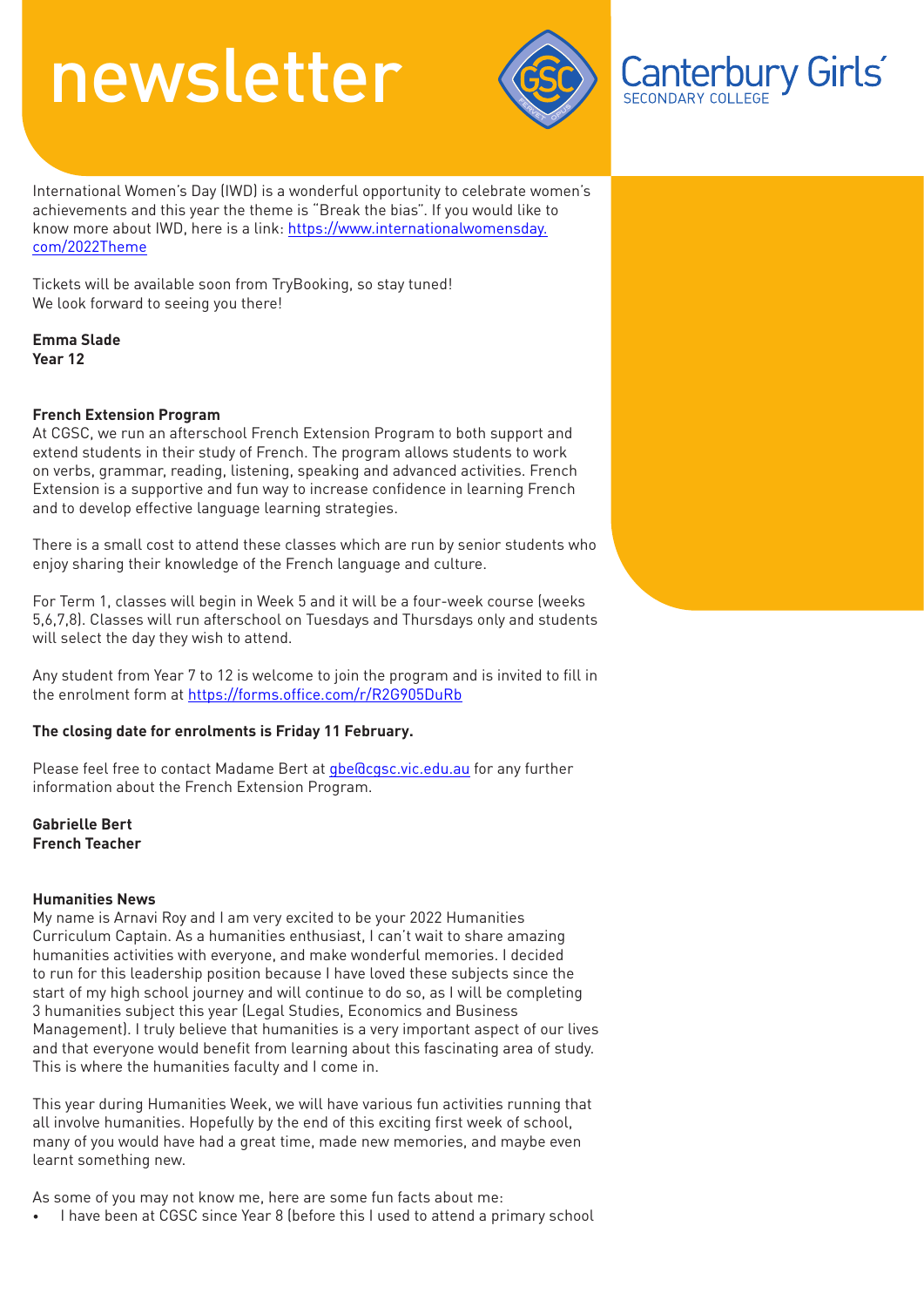

### Canterbury Girls

in Adelaide)

- I absolutely love reading (particularly thrillers)
- I am not a 'sporty' person, but I do play badminton (and am decent at it)!

So that's it from me. Feel free to drop by the Humanities Office (C40) and say hi to the amazing Humanities staff or me!

**Arnavi Roy Humanities Curriculum Captain**

### **Sport Report**

Welcome back everyone – I am sure that our students will grab every opportunity available this year for sport competitions, house activities and fun having missed many opportunities in 2021!

#### **INTERSCHOOL SPORT @CGSC**

To participate in Interschool Sport teams all information is found on the newsfeeds. It is important that students firstly sign-up via insights on compass, then attend meetings and selections (where necessary) to be considered to represent the school at these events.

#### **Boroondara Division includes Balwyn High, Kew High, Camberwell High and Doncaster Secondary College.**

Participating in both Interschool Sports and House Sport activities at lunchtimes is an easy opportunity for students to meet other peers and a great way to get involved in all aspects of school life, show some school spirit and experience the benefits of team sports.



**Please note: Changing COVID rules may mean we are unable to have any parents/guardians/spectators at this year's House Swimming Carnival. We will ensure details of the event and pictures will be posted through the newsletter.**

The Volleyball program which runs all year kickstarts soon. Keep an eye out in school newsfeed for information and details regarding trainings and selections.

Should you have any queries, please contact me at cla@cgsc.vic.edu.au.

**Corey Lawson Sport and Sport Education Co-ordinator**

### **Upcoming Sporting Events**

| 18 Feb   | <b>Senior Round Robin</b><br>(Cricket, Softball, Tennis, Volleyball)                                       |
|----------|------------------------------------------------------------------------------------------------------------|
| 22 Feb   | Intermediate Division Round Robin<br>(Cricket, Softball, Tennis, Volleyball)                               |
| 24 Feb   | Year 8 Round Robin<br>(Basketball, Softball, Tennis)                                                       |
| 28 Feb   | <b>House Swimming Sports</b><br><b>G</b> Boroondara Sports Complex                                         |
| $16$ Mar | <b>Boroondara division Swimming Sports</b>                                                                 |
| 23 Mar   | <b>Q Boroondara Sports Complex</b><br><b>Year 7 Division Round Robin</b><br>(Basketball, Softball, Tennis) |

Golf: INDIVDUAL ENTRY required EMR dates: Thur 24 March (Eastern Golf Club) Mon 16 May (Eastwood Golf Club) Students can enter themselves via the link: https://www.golf.org.au/events#/competition/3160775/ info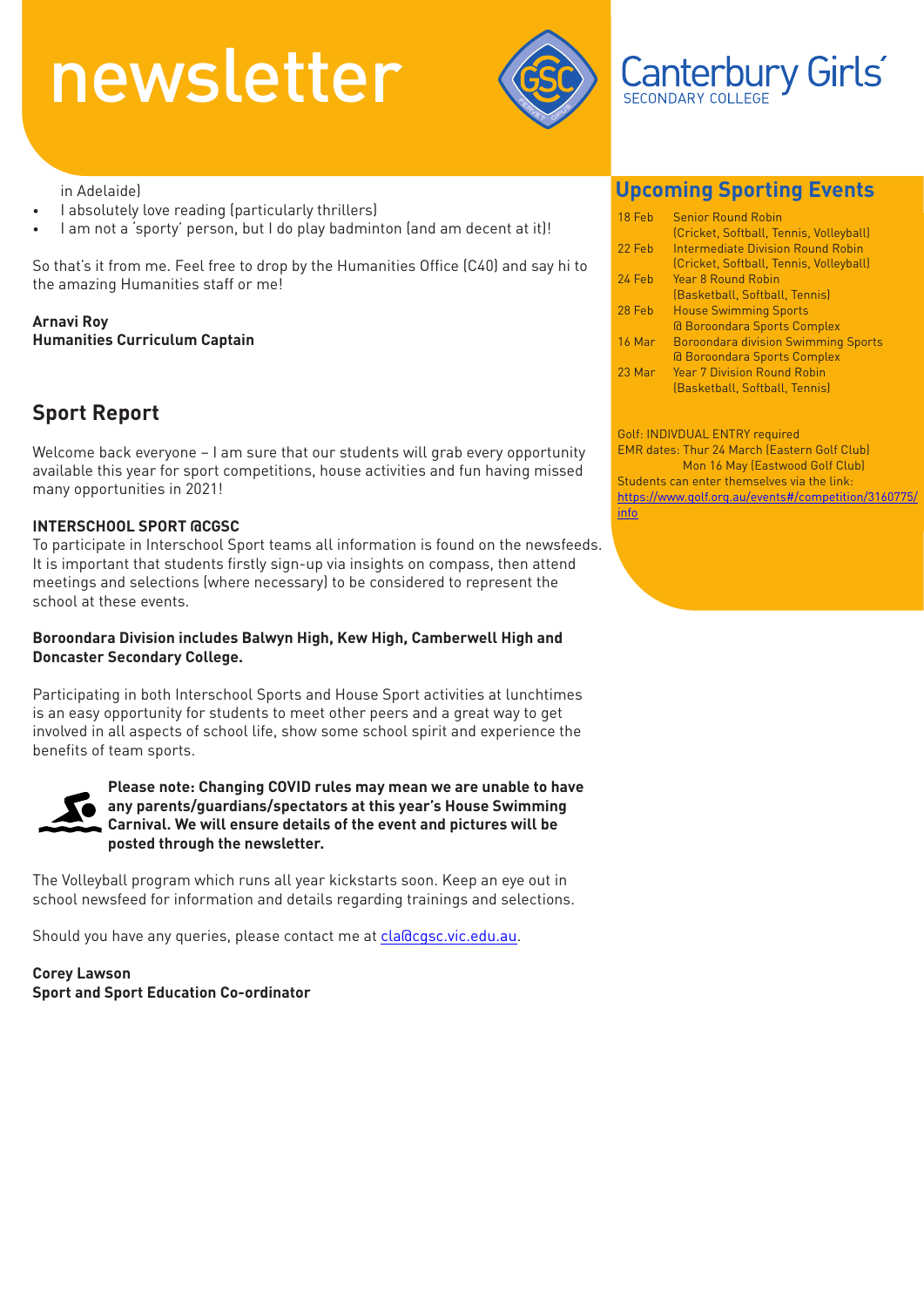# music upbeat



#### **Instrumental Music Enrolments for 2022**

Welcome back to all students.

The enrolment process will continue to be conducted through Compass Events.

- The events have been rolled over from 2021
- Parents/guardians will need to provide consent and pay via Compass Events before lessons can commence. (Eg. 'Instrumental music – Clarinet / Saxophone Lessons 2021', 'Instrumental music – Brass Lessons 2021' etc.)
- If you are no longer wanting to learn your instrument or play in your ensembles, you can 'opt out' by emailing myself at msw@cgsc.vic.edu.au

The instrumental music events are now up on Compass and emails have been sent to notify you when payment and consent can be made.

#### **Ensemble Rehearsal Schedule 2022**

Please note: there may be changes to some rehearsal times.

|           | Monday                                                      | <b>Tuesday</b>                                       | Wednesday                                       | <b>Thursday</b>                                                     | Friday                                    |
|-----------|-------------------------------------------------------------|------------------------------------------------------|-------------------------------------------------|---------------------------------------------------------------------|-------------------------------------------|
| <b>AM</b> | <b>Jazz Combo</b><br>8-8.35am, BR                           | <b>Vivace Strings</b><br>7.45-8.35am, BR             | <b>Year 7 Band</b><br>7.45-8.35am, BR           | <b>Symphonic Band</b><br>7.45-8.35am, BR                            | <b>Shades</b><br>$7.45 - 8.35$ am,<br>BR. |
|           |                                                             | <b>Klezmer</b><br>8-8.35am, C19                      | Lore<br>8-8.35am, C19                           | <b>Theory</b><br>8-8.35am. C19                                      |                                           |
| Lunch     |                                                             | <b>Percussion</b><br>Ensemble, BR                    |                                                 |                                                                     |                                           |
| <b>PM</b> | <b>Dolce' Strings</b><br>$3.15 - 4.30pm$<br>C <sub>19</sub> | <b>Cantabella</b><br>$3.15 - 4.45$ pm,<br><b>PAC</b> | <b>Accoustic Guitar</b><br><b>Ensemble, TBA</b> | <b>Encore Strings</b><br>3.15-4.45pm, PAC<br><b>Guitar Ensemble</b> |                                           |
|           | <b>Wind Symphony</b><br><b>TBA</b>                          | <b>Cantabile</b><br>3.15-4.15pm, BR                  |                                                 | $3.15 - 4.15$ pm, P10                                               |                                           |
|           | $3.20 - 4.45$ BR                                            |                                                      |                                                 | <b>Theory</b><br>$3.15 - 4pm$ , C19                                 |                                           |

Looking forward to a music-filled year!

**Michael Sword Head of Music**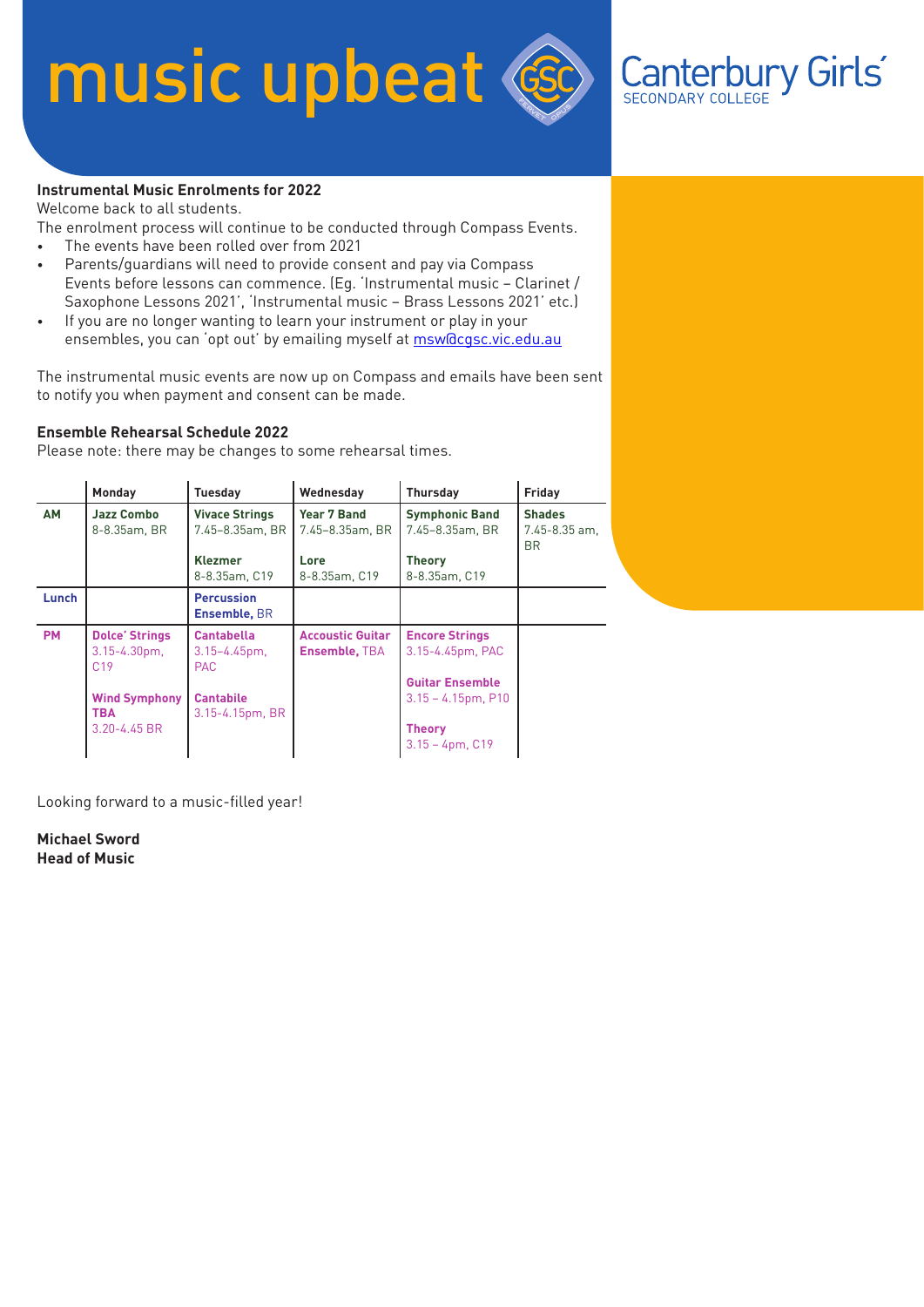# the parents' association



Hi everyone,

Welcome to the 2022 school year. I hope everyone had a restful and enjoyable break over the summer holiday period.

As we have witnessed over the last two years, the new "COVID normal" will see conditions under which we all live and operate potentially change at a moment's notice. For that reason, the PA will plan events to the best of its ability on a termby-term basis. Fundraising and social events will be advertised on Compass and the newsletter.

The PA meets on the third Tuesday of every month, with an AGM held at the start of each year. We are currently establishing when and how we will be able to meet at the start of this year, whilst ensuring we adhere to current government and department COVID Safe guidelines. We will share the confirmed date and details with you all once we have them – so watch this space! All are welcome and we would love to see you there!

Stay safe and take care.

#### **Toni Gross The Parents' Association President**

*P.S. If you would like to support the PA, but cannot donate your time or efforts, you can contribute via the PA levy. If you do not want to contribute the full amount of \$50, you can nominate a different value. PA funds help raise monies for resources that are not funded by the Government (i.e. language assistants, food tech ovens, dishwashers etc.) and every little bit helps!*

#### **Diary dates**

#### **Next monthly meeting**

| Date:  | <b>TRA</b>         |
|--------|--------------------|
| Time:  | 7.00 <sub>pm</sub> |
| Venue: | <b>TBA</b>         |

#### **Office bearers**

| President:              | <b>Toni Gross</b>          |
|-------------------------|----------------------------|
| <b>Vice-Presidents:</b> | Natalie Taylor, Penny Ison |
| Secretary:              | Nicola Rowling             |
| Treasurer:              | <b>Steve Elsbury</b>       |
|                         |                            |

Canterbury Girls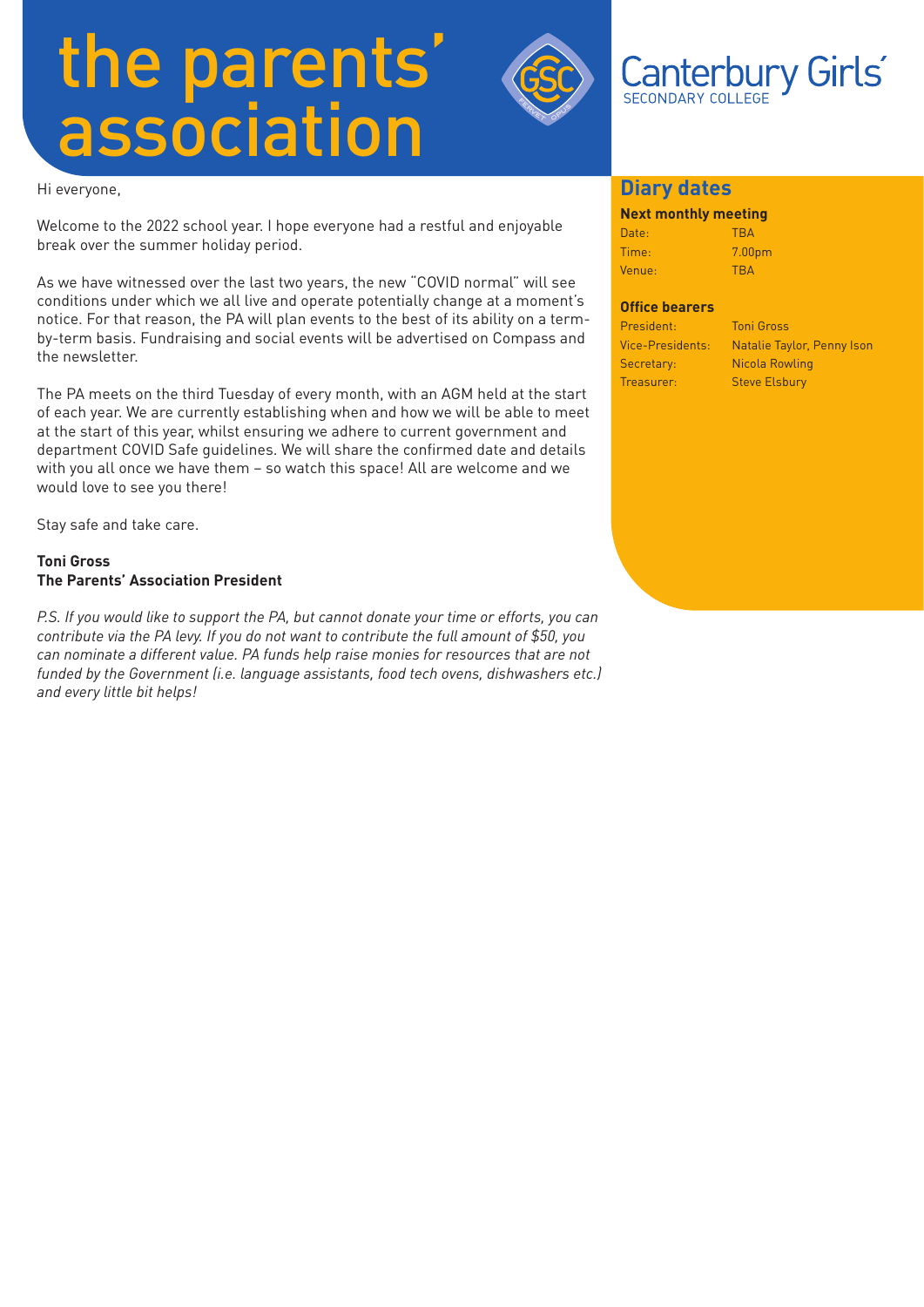

### SECONDARY COLLEGE

Canterbury Girls®

#### **School Working Bees** Working Bees give every family the opportunity to assist in the improvement of the school grounds and buildings for our students. We hope that all parents and carers will take their turn because all our children benefit from the result and there are tasks to suit all levels of skill. Yes, I/We would be pleased to help at a working bee. **I/We have special skills in: \_\_\_\_\_\_\_\_\_\_\_\_\_\_\_\_\_\_\_\_\_\_\_\_\_\_\_\_\_\_\_\_\_\_\_\_\_ Name(s): \_\_\_\_\_\_\_\_\_\_\_\_\_\_\_\_\_\_\_\_\_\_\_\_\_\_\_\_\_\_\_\_\_\_\_\_\_** Telephone (AH): **Mobile: \_\_\_\_\_\_\_\_\_\_\_\_\_\_\_\_\_\_\_\_\_\_\_\_\_\_\_\_\_\_\_\_\_\_\_\_\_ Address: \_\_\_\_\_\_\_\_\_\_\_\_\_\_\_\_\_\_\_\_\_\_\_\_\_\_\_\_\_\_\_\_\_\_\_\_\_**  Postcode: Daughter's name: **Form: \_\_\_\_\_\_\_\_\_\_\_\_\_\_\_\_\_\_\_\_\_\_\_\_\_\_\_\_\_\_\_\_\_\_\_\_\_ Working Bee dates for 2022** 26 Feb Working bee #1 8:45am - 12.00pm 28 May Working bee #2 8:45am - 12.00pm 13 Aug Working bee #3 8:45am - 12.00pm 05 Nov Working bee #4 8:45am - 12.00pm

I/We are unable to help at working bees this year, but would like to make a donation of \$50.00 to assist in buildings and grounds maintenance.

| <b>Student Name:</b>                                            |                                                                           |
|-----------------------------------------------------------------|---------------------------------------------------------------------------|
|                                                                 | Working Bee Donation / Amount: \$50.00. Please charge my Visa/Mastercard. |
| <b>Card Number:</b>                                             |                                                                           |
| <b>Card Expiry:</b>                                             |                                                                           |
| <b>Card Holder's Name:</b>                                      |                                                                           |
| Signature:                                                      |                                                                           |
| (Please Note: Unsigned Credit Card payments cannot be accepted) |                                                                           |

**Please return to the school office**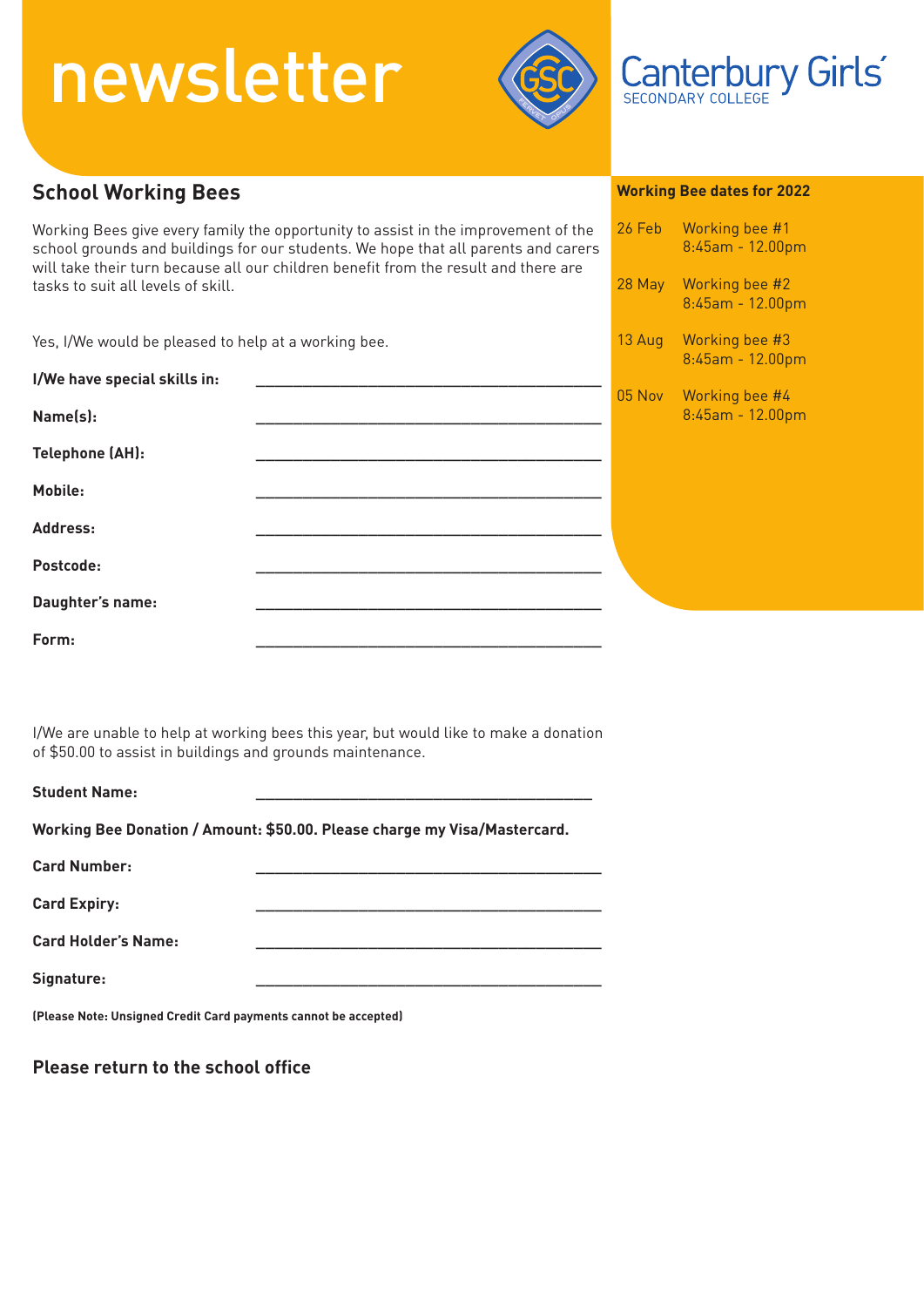

**Canterbury Girls** 

### **Uniform Shop**

All profit from the Uniform Shop goes back into the school for the benefit of the school community.

The Uniform Shop is open on Tuesdays from 8:30am to 3:30pm. We encourage students to visit the Uniform Shop during recess and lunch times.

**Address**

19A Wentworth Avenue, Canterbury 3126

**Phone** 03 9831 8661

**Email** uniform@cgsc.vic.edu.au

**Online Ordering** https://myschoolconnect.com.au/cgscuniform

Card only, sorry no cash or cheques.

**Elena Mantelos Uniform Shop Manager**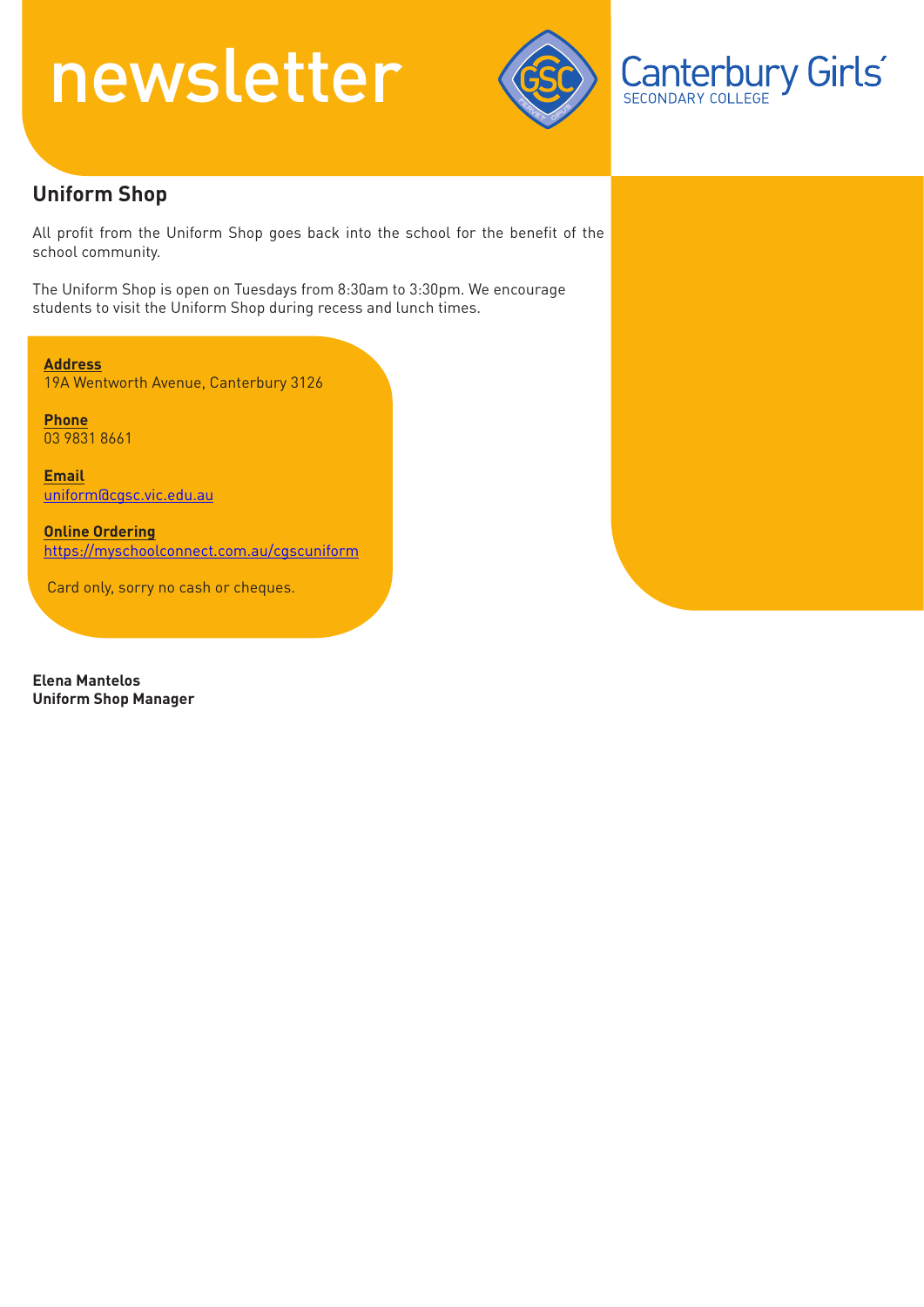

### Canterbury Girls®

#### **Privacy Collection Notice Information for students, parents and carers**

The Department of Education and Training (the Department) values your privacy and is committed to protecting the personal and health information that schools collect.

[All school staff must comply with Victorian privacy law and the Schools' Privacy](https://www.education.vic.gov.au/Pages/schoolsprivacypolicy.aspx)  Policy. This notice explains how the Department, including Victorian government schools (schools), handles personal and health information. On occasion, specific consent will be sought for the collection and use of information, for example, for a student to receive a health service. Our schools are also required by legislation, such as the *Education and Training Reform Act 2006*, to collect some of this information.

Throughout this notice, 'staff' includes principals, teachers, student support service officers, youth workers, social workers, nurses and any other allied health practitioners, and all other employees, contractors, volunteers and service providers of the school and the Department.

On enrolment, and during the ordinary course of a student's attendance at a school, schools will collect information about students and their families for the following purposes:

- educating students
- supporting students' social and emotional wellbeing, and health
- fulfilling legal obligations, including duty of care, anti-discrimination law and occupational health and safety law
- communicating and engaging with parents
- student administration
- school management
- supporting policy in relation to student education and wellbeing.

If this information is not collected, schools may be unable to provide optimal education or support to students or fulfil legal obligations.

For example, our schools rely on parents to provide **health information** about any medical condition or disability that their child has, medication their child may take while at school, any known allergies and contact details of their child's doctor. If parents do not provide all relevant health information, this may put their child's health at risk.

Our schools also require current, relevant information about all **parents and carers** so that schools can take account of safety concerns that affect their children. Parents should provide schools with copies of all current parenting plans and court orders about or that affect their children and provide updated copies when they change.

When parents enrol their child in primary school, they will be asked to provide personal and health information in several ways, including via the Enrolment [Form, the S](https://www.education.vic.gov.au/childhood/professionals/needs/Pages/ecisabout.aspx)[chool Entrance Health Questionnair](https://www.education.vic.gov.au/about/research/Pages/reportdatahealth.aspx)[e \(SEHQ\) and the Early Childhood](https://www.education.vic.gov.au/childhood/professionals/needs/Pages/ecisabout.aspx)  Intervention Service (ECIS) Transition Form.

The **Enrolment Form** is used to collect information that is essential for the purposes listed above, and requests information such as:

• **Emergency contacts** – Individuals parents nominate for a school to contact during an emergency. Parents should ensure that their nominated emergency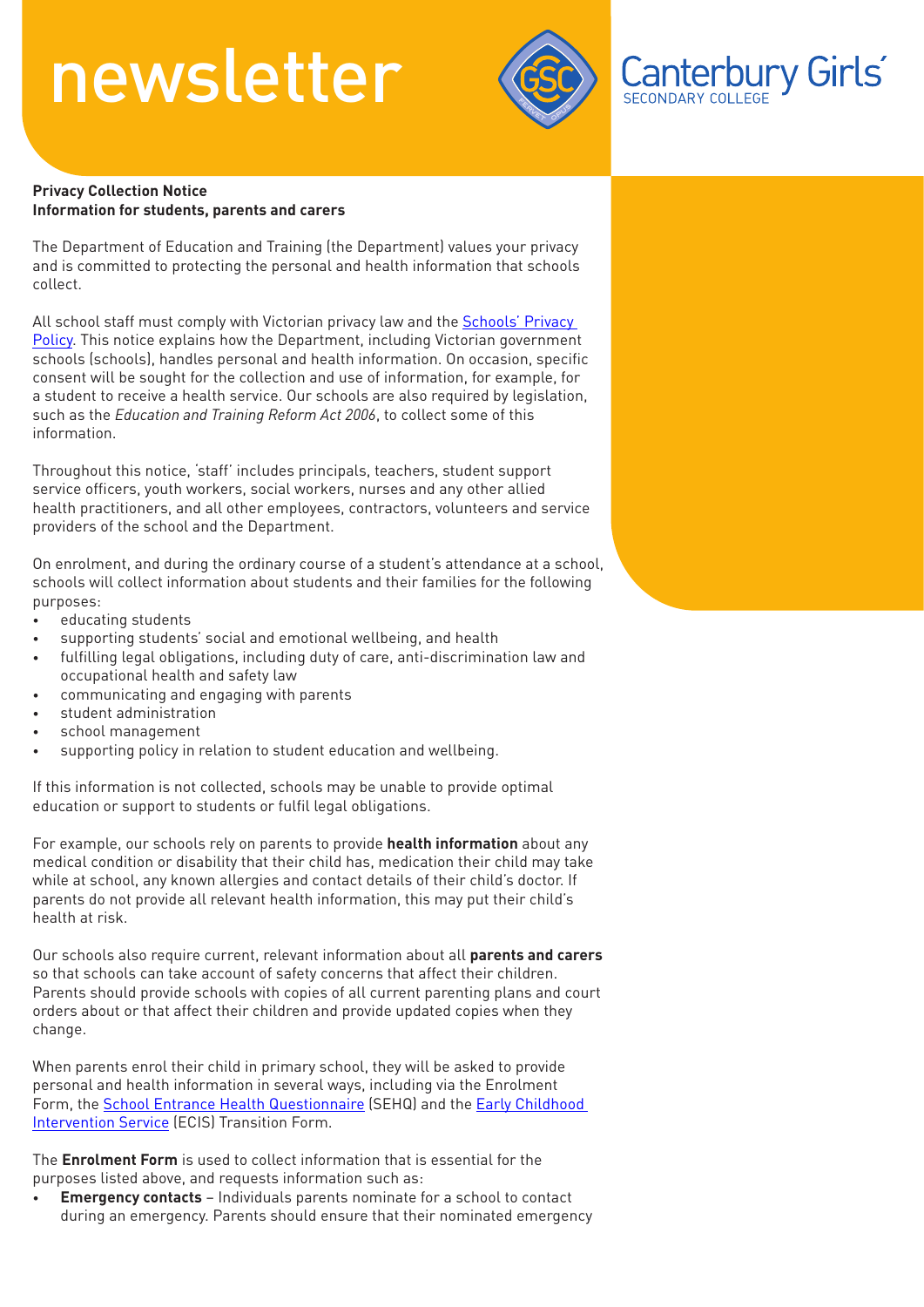

Canterbury Girls

contact agrees to their contact details being provided to the school and that they understand their details may be disclosed by the Department if lawful, e.g. in the case of emergency communications relating to bush fires or floods.

- **Student background information** Information about country of birth, Aboriginal or Torres Strait Islander origin, language spoken at home and parent occupation. This information enables the Department to allocate appropriate resources to schools. The Department also uses this information to plan for future educational needs in Victoria and shares some information with the Commonwealth government to monitor, plan and allocate resources.
- **Immunisation status** This assists schools to manage health risks and legal obligations. The Department may also provide this information to the Department of Health and Department of Families, Fairness and Housing to assess immunisation rates in Victoria, but not in a way which identifies students.
- **Visa status** This is required to process a student's enrolment.

All schools may use departmental systems and online tools such as apps and other software to effectively collect and manage information about students and families for the purposes listed above.

When schools use these online tools, they take steps to ensure that student information is secure. If parents or carers have any concerns about the use of these online tools, please contact the school.

School staff will only share student and family information with other school staff who need to know to enable them to educate or support the student as described above. Information will only be shared outside the school (and outside the Department) as required or authorised by law, including where sharing is required to meet duty of care, anti-discrimination, occupational health and safety, and child wellbeing and safety obligations. The information collected will not be disclosed beyond the school and Department without parent consent unless such disclosure is lawful.

When a student transfers to another school (including Catholic, independent and interstate), personal and/or health information about that student may be transferred to the next school. Transferring this information is in the best interests of the student and assists the next school to provide the best possible education and support to the student. For further detail about how and what level [of information is provided to the next school, refer to the: Enrolment: Student](https://www2.education.vic.gov.au/pal/enrolment/guidance/student-transfers-between-schools)  transfers between schools.

Schools only provide school reports and ordinary school communications to students, parents, carers or others who have a legal right to that information. Requests for access to other student information or by others must be made by lodging a [Freedom of Information](https://www.education.vic.gov.au/about/working/Pages/foi.aspx) (FOI) application.

To update student or family information, parents should contact their school.

For more information about how schools and the Department collect and manage personal and health information, or how to access personal and health information held by a school about you or your child, refer to the: [Schools' Privacy Policy.](https://www.education.vic.gov.au/Pages/schoolsprivacypolicy.aspx)